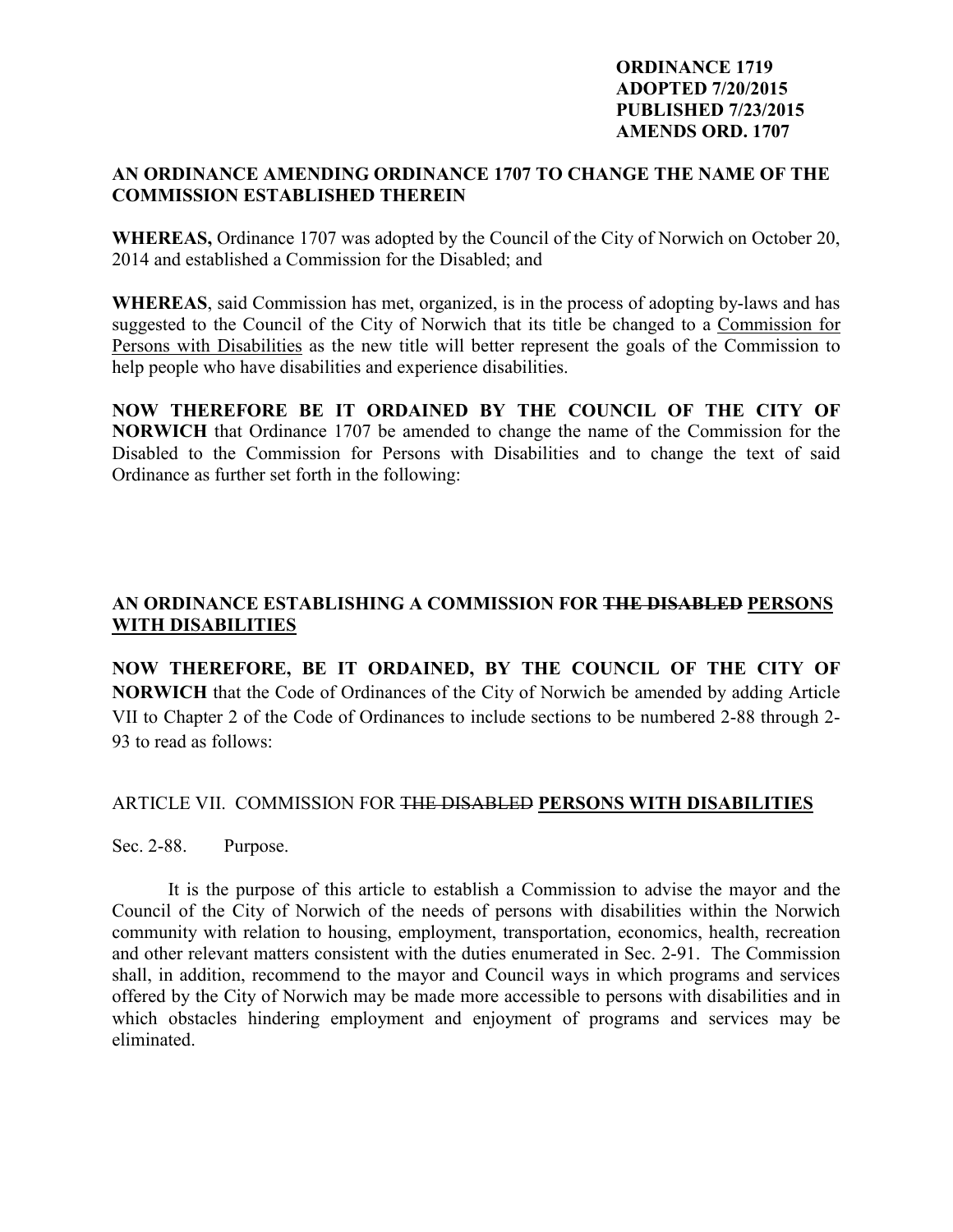Sec. 2-89. Created; members.

 The Norwich Commission for the Disabled **Persons with Disabilities** is hereby created and shall have its principal office in City Hall, Norwich, Connecticut, or such other place as may be designated, and shall consist of nine members; to include four members who are persons with disabilities, two members who are relatives of one or more persons with disabilities or who regularly work with or provide services to one or more persons with disabilities, and three additional members. Members of the Commission, who all must be electors of the City of Norwich, shall be appointed by the Council, and shall serve for a term of 2 years, or until their successors shall be duly appointed.

Sec. 2-90. Definitions.

Unless the context requires otherwise,

Commission means the Norwich Commission for the Disabled **Persons with Disabilities**

 Disability means any condition or characteristic that renders a person a "person with disabilities" as defined below.

 Person with disabilities means any person who (i) has a physical or mental impairment which substantially limits one or more major life activities, (ii) has a record of such an impairment, or (iii) is regarded as having such an impairment. As used herein:

- (a) Physical or mental impairment means (1) any physiological disorder or condition, cosmetic disfigurement, or anatomical loss affecting one or more of the following body systems: Neurological; musculoskeletal; special sense organs; respiratory; including speech organs; cardiovascular; reproductive; digestive; genitourinary; hemic and lymphatic; skin; and endocrine; or  $(2)$  any mental or psychological disorder, such as mental retardation, organic brain syndrome, emotional or mental illness, and specific learning disabilities. This term includes, but is not limited to, however, such diseases and conditions as orthopedic, visual, speech, and hearing impairments, cerebral palsy, epilepsy, muscular dystrophy, multiple sclerosis, cancer, heart disease, diabetes, mental retardation, emotional illness, drug addiction and alcoholism.
- (b) Major life activities means functions such as caring for one's self, performing manual tasks, walking, seeing, hearing, speaking, breathing, learning, and working.
- (c) Has a record of such an impairment means has a history of, or has been misclassified as having a mental or physical impairment that substantially limits one or more major life activities.
- (d) Is regarded as having an impairment means (1) has a physical or mental impairment that does not substantially limit major life activities, but that is treated by the commission as constituting such a limitation; or (2) has a physical or mental impairment that substantially limits major life activities only as a result of the attitudes of others toward such impairment.
- Sec. 2-91. Powers and Duties.